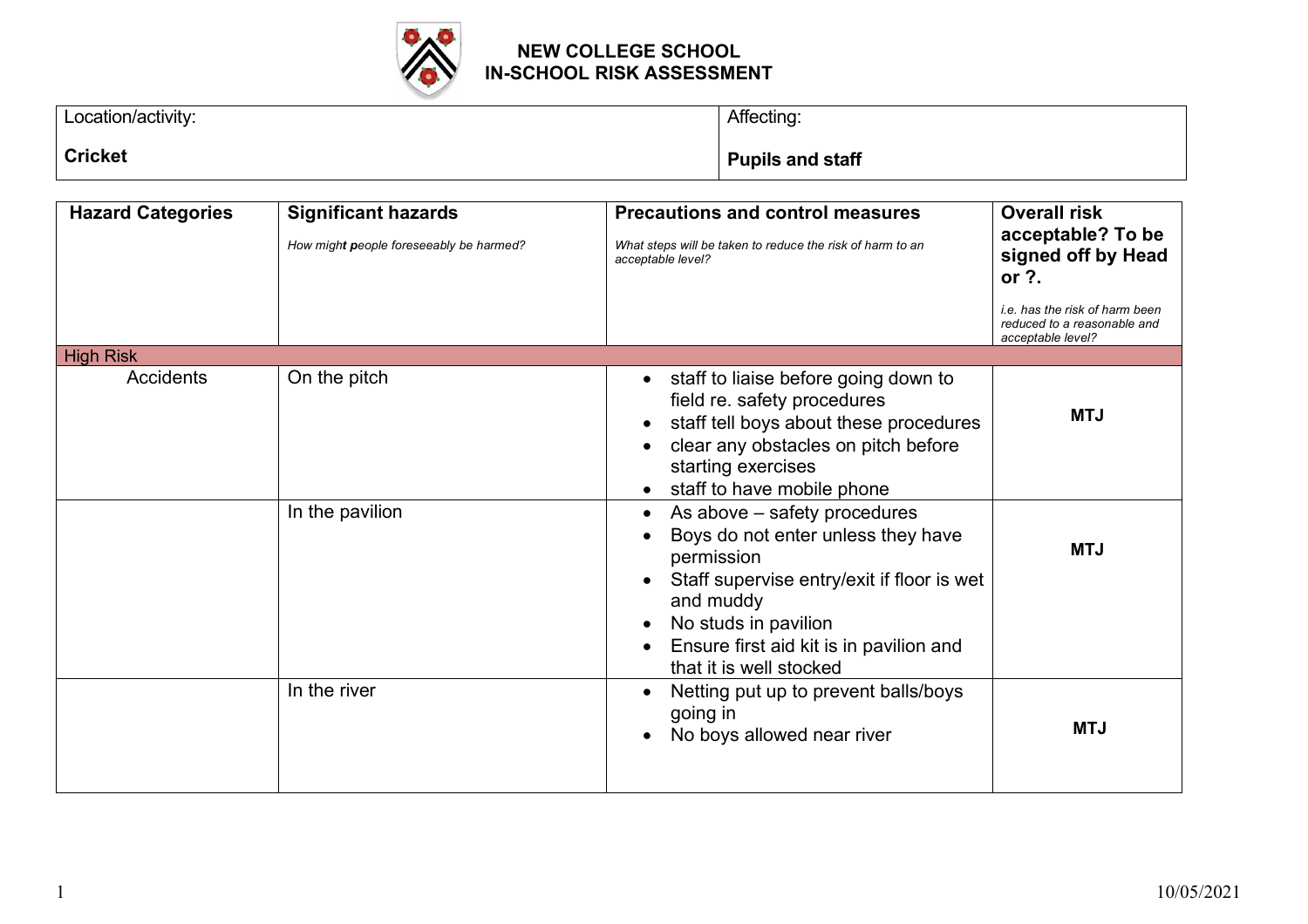

| <b>Hazard Categories</b> | <b>Significant hazards</b><br>How might people foreseeably be harmed?<br>In the nets | <b>Precautions and control measures</b><br>What steps will be taken to reduce the risk of harm to an<br>acceptable level?<br>Limited numbers per net; appropriate                                                                                                                                                                                                                                                                                              | <b>Overall risk</b><br>acceptable? To be<br>signed off by Head<br>or ?.<br>i.e. has the risk of harm been<br>reduced to a reasonable and<br>acceptable level?<br><b>MTJ</b> |
|--------------------------|--------------------------------------------------------------------------------------|----------------------------------------------------------------------------------------------------------------------------------------------------------------------------------------------------------------------------------------------------------------------------------------------------------------------------------------------------------------------------------------------------------------------------------------------------------------|-----------------------------------------------------------------------------------------------------------------------------------------------------------------------------|
|                          |                                                                                      | protective equipment worn<br>Each net supervised<br>Limited balls per net<br>Strict rules/regulations                                                                                                                                                                                                                                                                                                                                                          |                                                                                                                                                                             |
| <b>Medium Risk</b>       |                                                                                      |                                                                                                                                                                                                                                                                                                                                                                                                                                                                |                                                                                                                                                                             |
| <b>Bullying</b>          | Psychological or physical harm                                                       | Teachers to supervise children at all<br>$\bullet$<br>times<br>Children instructed to not enter<br>pavilion without teacher's<br>permission/supervision                                                                                                                                                                                                                                                                                                        | <b>MTJ</b>                                                                                                                                                                  |
| <b>Low Risk</b>          |                                                                                      |                                                                                                                                                                                                                                                                                                                                                                                                                                                                |                                                                                                                                                                             |
|                          |                                                                                      |                                                                                                                                                                                                                                                                                                                                                                                                                                                                |                                                                                                                                                                             |
| Pandemic                 | Contract virus                                                                       | Boys are walked to and from sports<br>ground in year group bubbles<br>Hands sanatised upon arrival, half<br>way through and at the end of each<br>session.<br>Sports equipment incl' balls, cones,<br>posts, corner flags etc are cleaned<br>after each session.<br>Year group bubbles are kept apart<br>whilst training on field.<br>Pavilion and toilets are cleaned<br>regularly after each day's activity<br>Shared equipment is cleaned after<br>each use | <b>MTJ</b>                                                                                                                                                                  |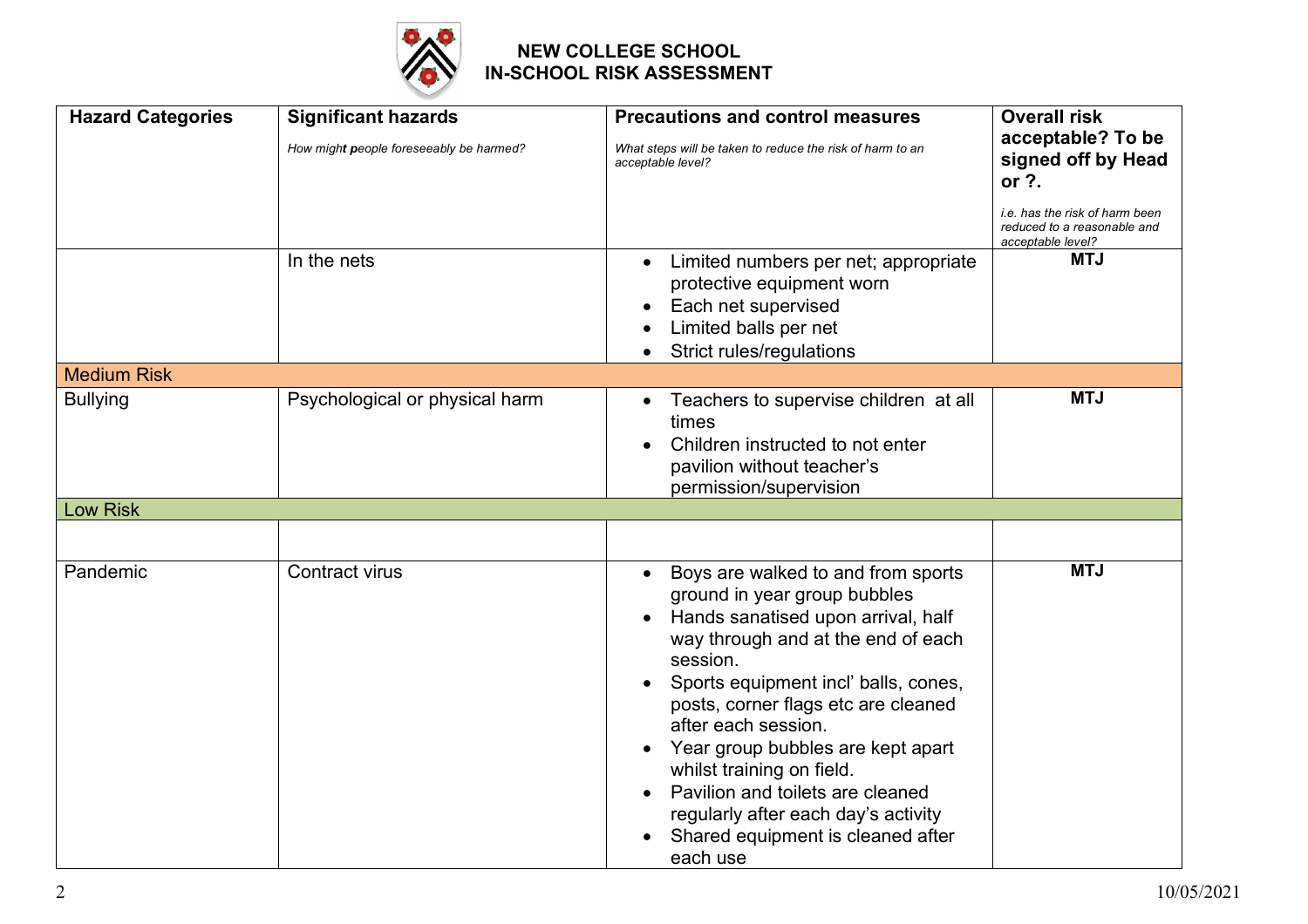

| <b>Hazard Categories</b> | <b>Significant hazards</b>              | <b>Precautions and control measures</b>                                                                                                                                                                                                                                                                                                                                                                                                                                                                                                                                                                                                                                                                                                                                                                                                                                                                                          | <b>Overall risk</b>                                                                |
|--------------------------|-----------------------------------------|----------------------------------------------------------------------------------------------------------------------------------------------------------------------------------------------------------------------------------------------------------------------------------------------------------------------------------------------------------------------------------------------------------------------------------------------------------------------------------------------------------------------------------------------------------------------------------------------------------------------------------------------------------------------------------------------------------------------------------------------------------------------------------------------------------------------------------------------------------------------------------------------------------------------------------|------------------------------------------------------------------------------------|
|                          | How might people foreseeably be harmed? | What steps will be taken to reduce the risk of harm to an<br>acceptable level?                                                                                                                                                                                                                                                                                                                                                                                                                                                                                                                                                                                                                                                                                                                                                                                                                                                   | acceptable? To be<br>signed off by Head<br>or ?.                                   |
|                          |                                         |                                                                                                                                                                                                                                                                                                                                                                                                                                                                                                                                                                                                                                                                                                                                                                                                                                                                                                                                  | i.e. has the risk of harm been<br>reduced to a reasonable and<br>acceptable level? |
|                          |                                         | Maximum of 8 players per net in<br>practice session for hard ball                                                                                                                                                                                                                                                                                                                                                                                                                                                                                                                                                                                                                                                                                                                                                                                                                                                                |                                                                                    |
| Low Risk                 |                                         | $\bullet$                                                                                                                                                                                                                                                                                                                                                                                                                                                                                                                                                                                                                                                                                                                                                                                                                                                                                                                        |                                                                                    |
| Pandemic                 | <b>Contract Virus</b>                   | <b>Competitive Cricket (ECB guide lines)</b><br>Off the field social distancing<br>guidelines should be followed with<br>players remaining in bubbles.<br>Changing rooms must remain closed<br>but toilet facilities can remain open<br>Hospitality must remain closed and<br>players must bring their own food and<br>drinks bottles and must not be shared<br>Hygene breaks in play are required<br>every 6 overs<br>Spectators are permitted but have to<br>remain in socially distanced family<br>groups, different households ust<br>remain 2 metres apart. 10/05/21<br>Bowlers caps jumpers etc must not<br>be handed to umpire or another<br>player, they must be placed over the<br>boundary by the bowler.<br>No hand shakes, shouting or spitting<br>Minimise ball sharing, it must go<br>directly to bowler and NOT passed<br>around the fielders<br>Umpires should refrain from contact<br>with the ball during play |                                                                                    |